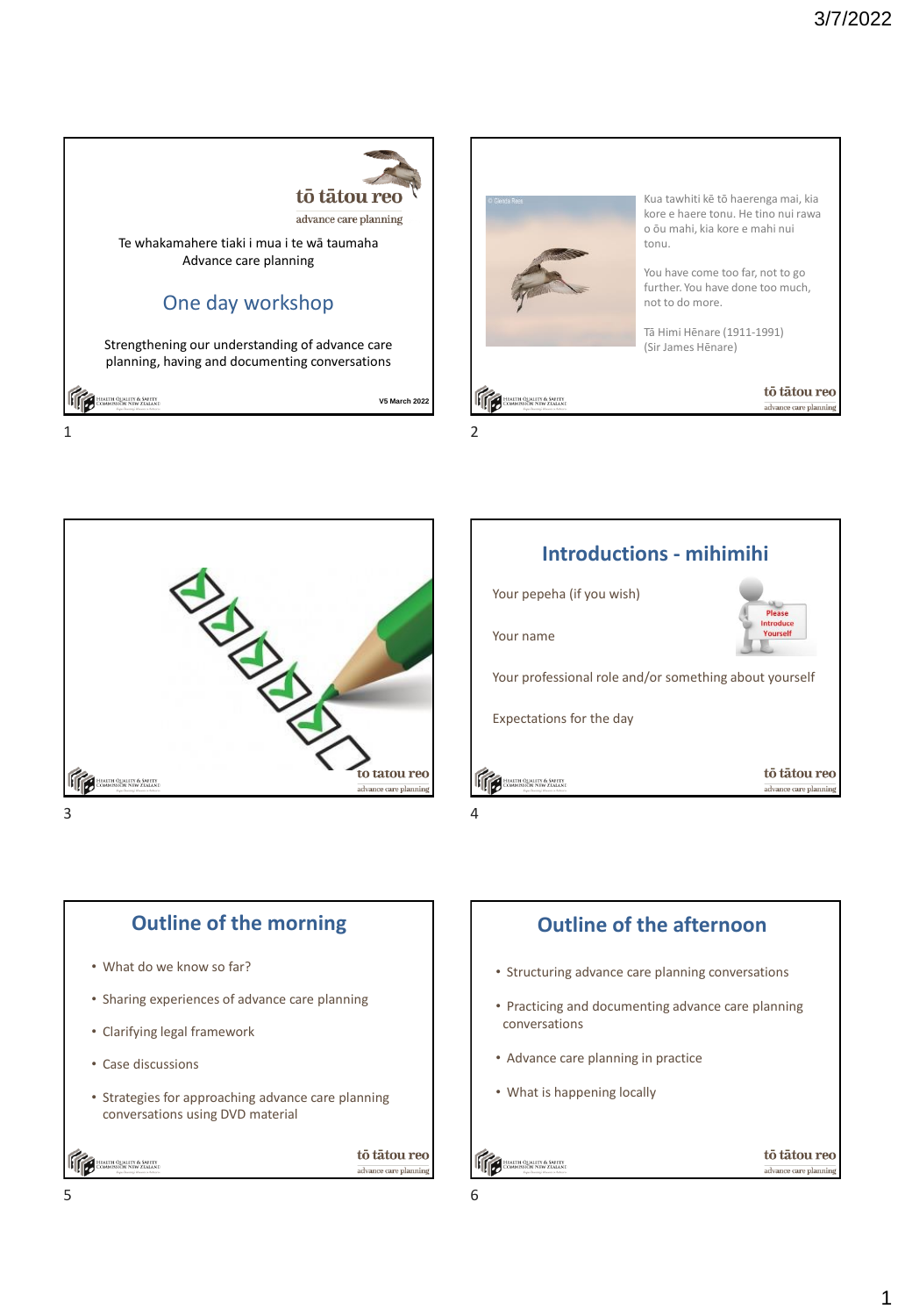







 $9 \hspace{2.5cm} 10$ 

### **Considering your own advance care plan**

- How did you find it?
- Were you able to share your preferences? Discuss with family?
- How might this experience affect how you approach ACP with your patients (if at all)?

Health Quality & Safety<br>Commission New Zealant



## **Your workplace advance care planning experiences**

- What have been your advance care planning experiences in the workplace?
- What have you found to be effective?
- What have you found challenging?

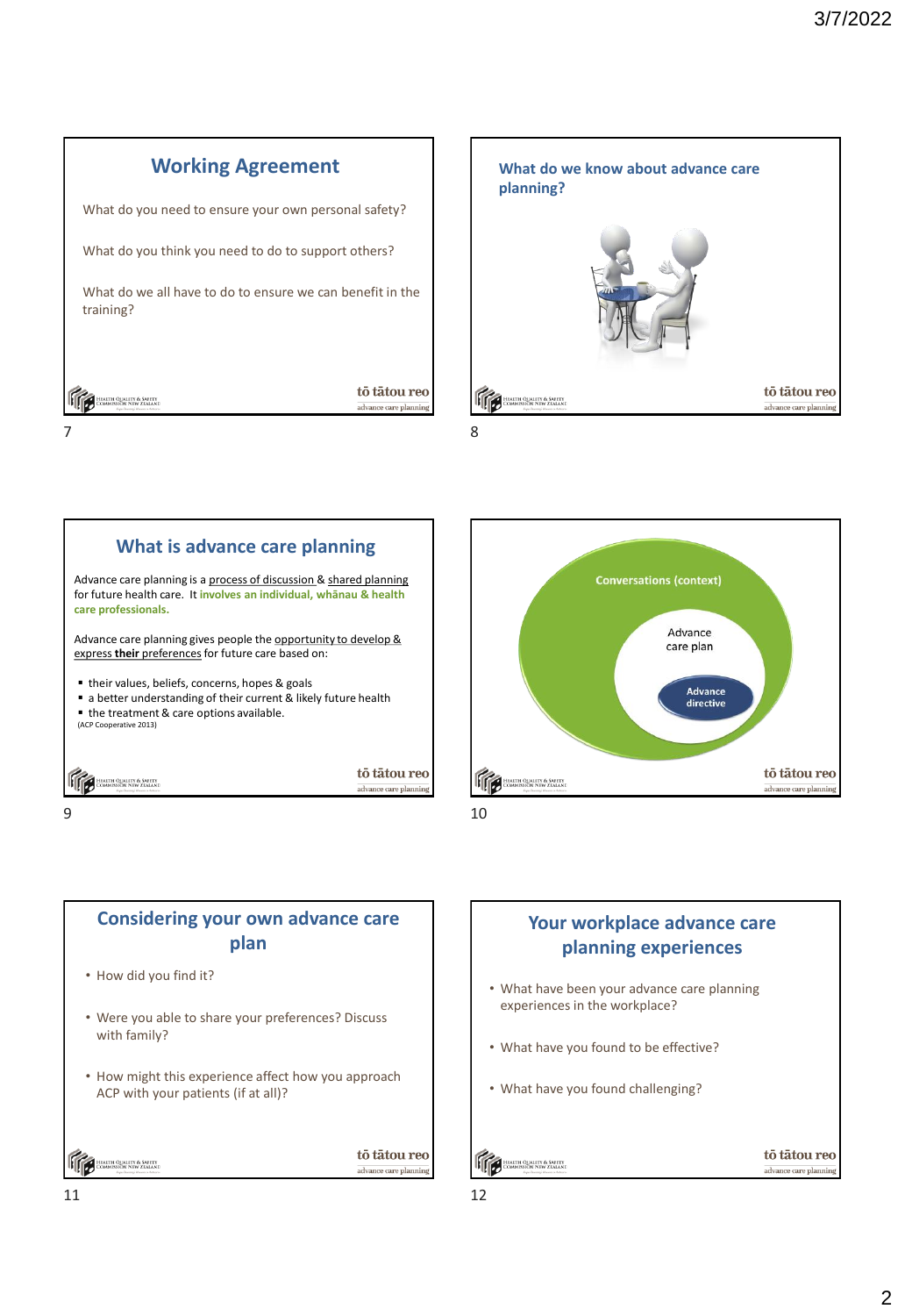

 $13$  14









# An advance directive is **consent or refusal** to **specific** treatment(s) which **may or may not** be offered in the future when the person no longer has capacity. Three criteria must be met for it to be valid: • Informed • Competent • Voluntary Cannot be created on behalf of another person

tō tātou reo

advance care planning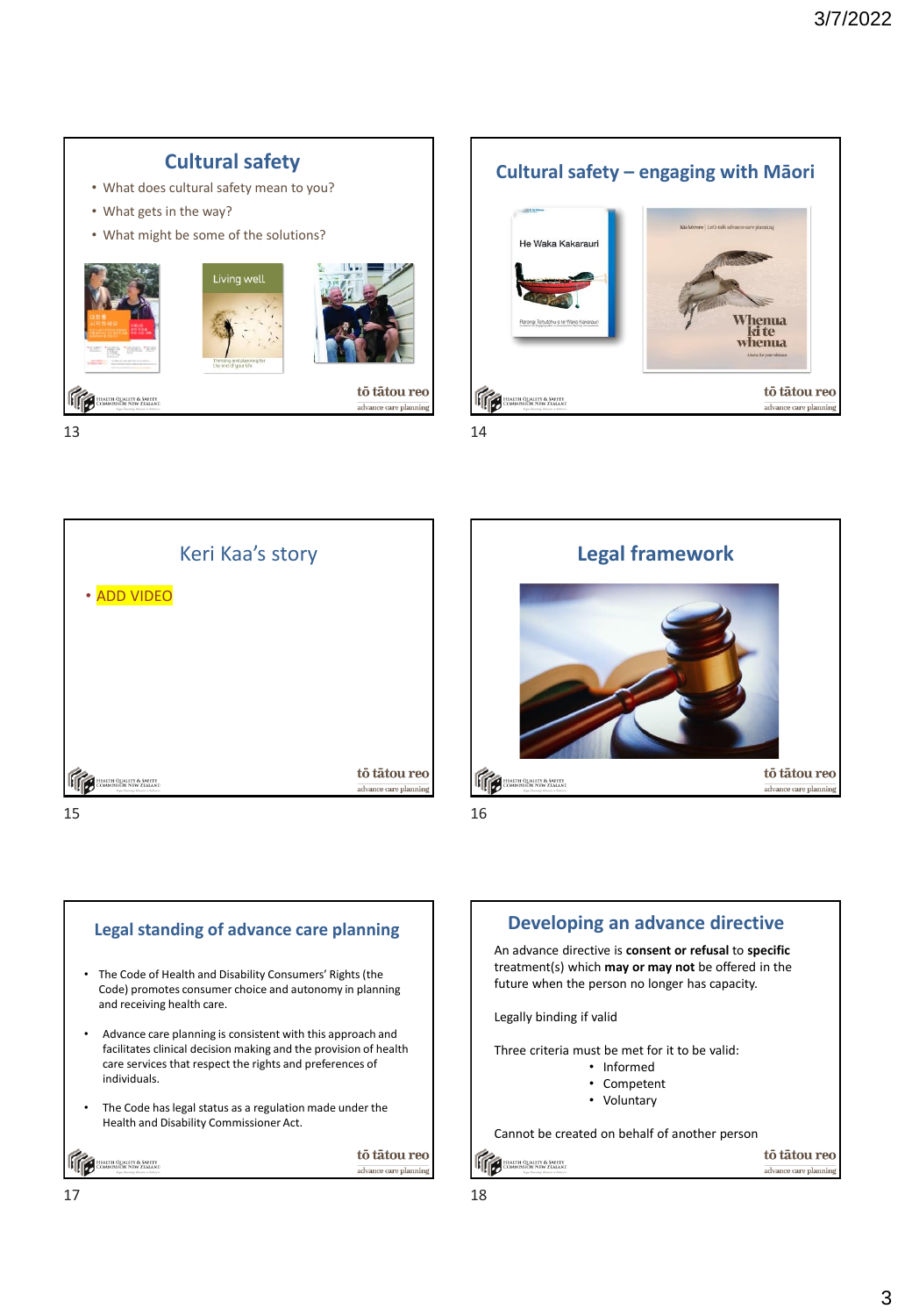

 $19$  20











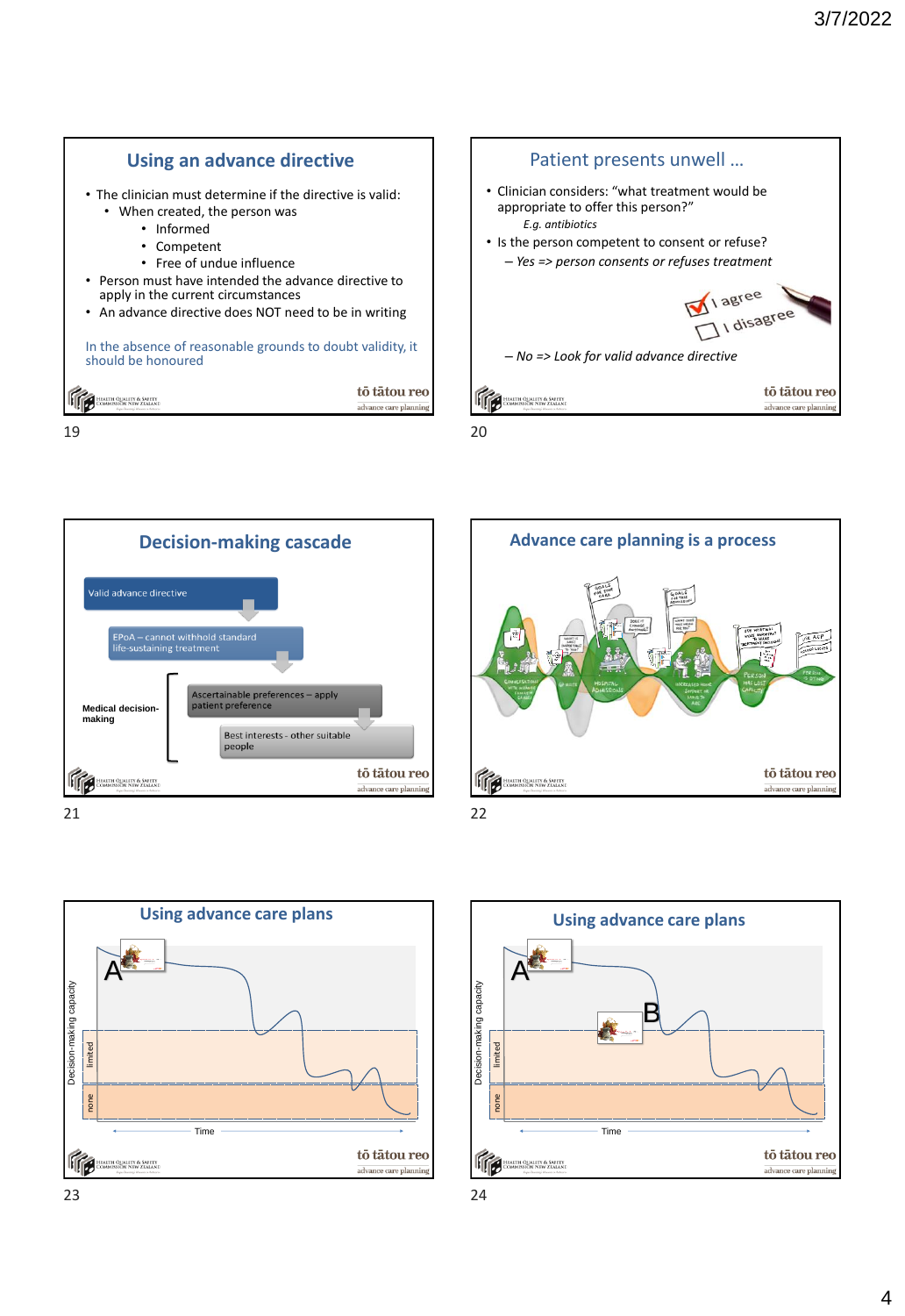









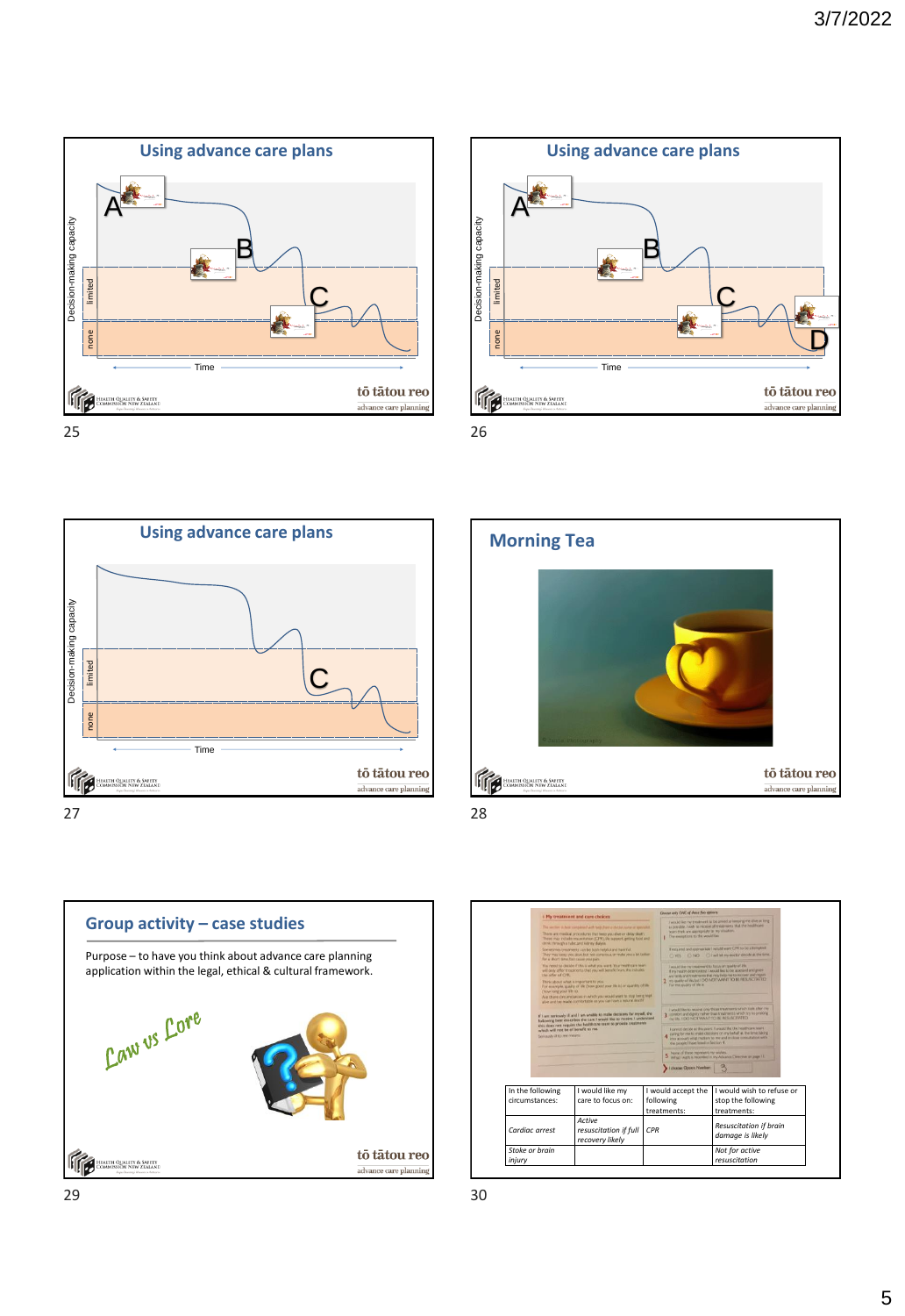

31 32













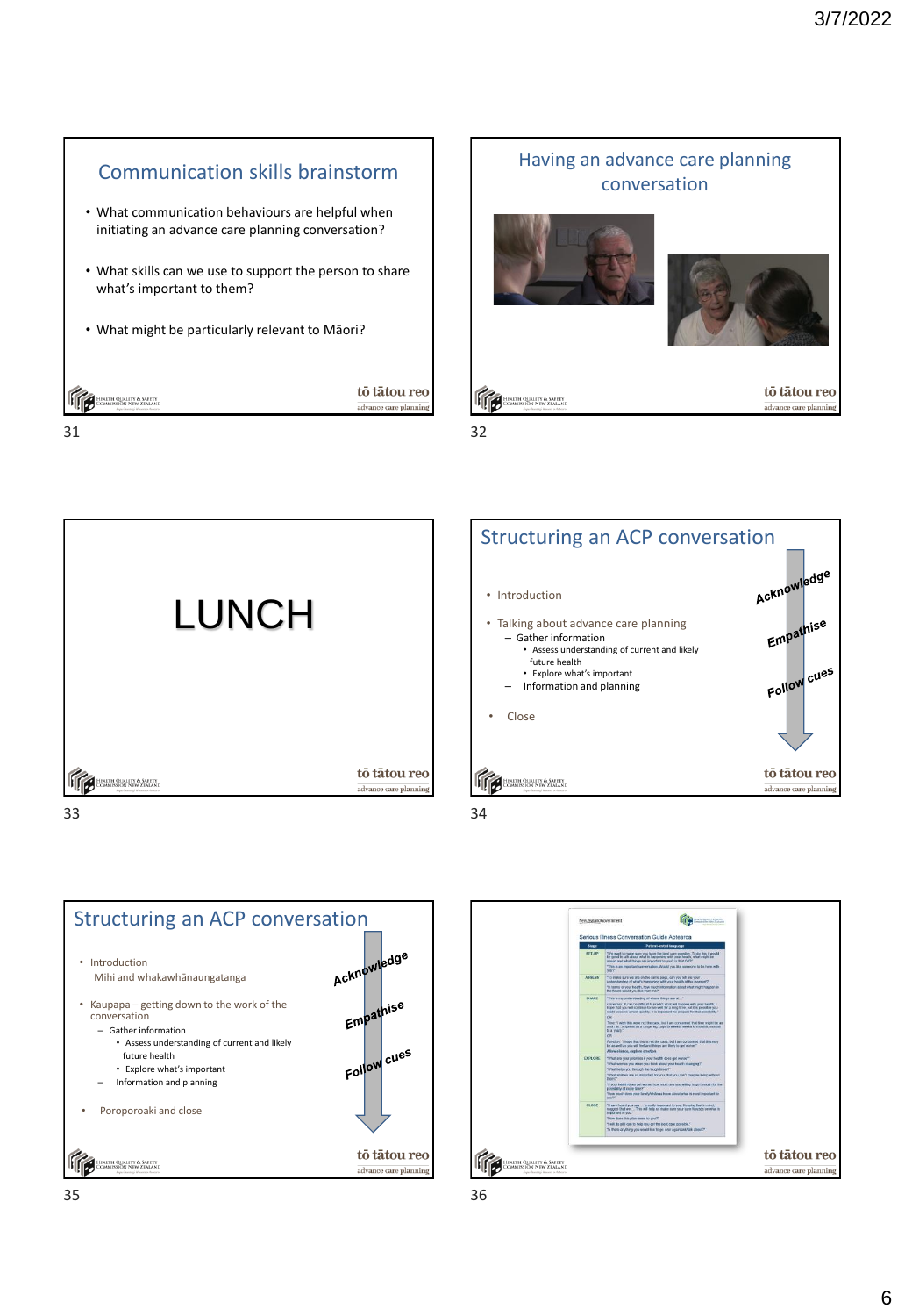



Documentation Documentation practice • What is the purpose of documenting? – Legal requirement – Conversation can be appropriately continued – Everyone knows what was agreed as next steps – Information that was shared can be used • How might we capture the information? ce Care Plan & Gi – Progress notes / daily record – Advance care planning notes page – Advance care plan our voice – Shared goals of care form – Discharge / referral letter tō tātou reo **TELESCOPE DE ALIGNATIV & SAFETY TELESCOPE CONSUMERS AND TELESCOPE** advance care plannin  $39$  40





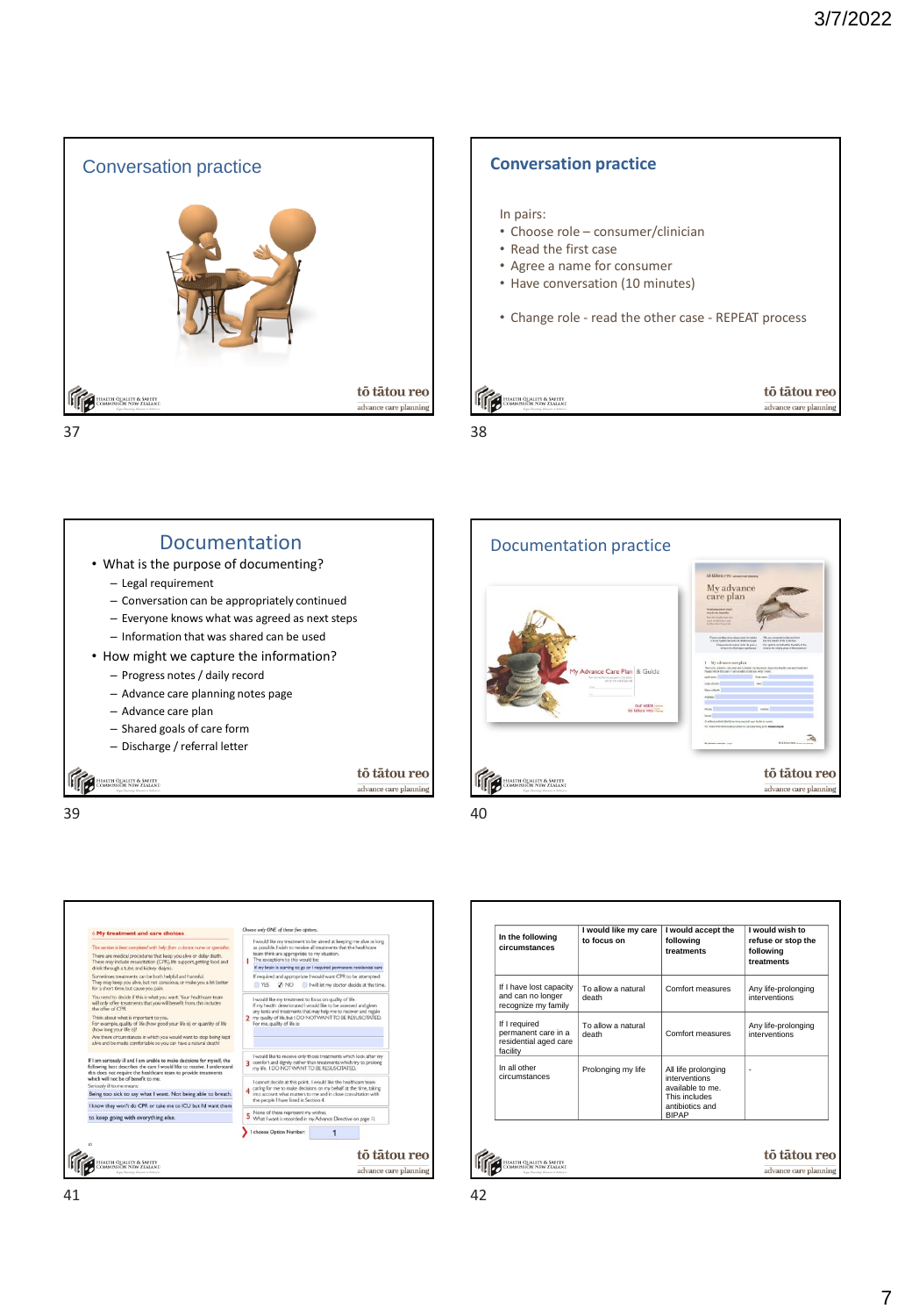#### Documentation practice

In pairs:

- Read the narrative that has been given to you
- Discuss and write down how you might document "what serious illness means to them" and which option to choose  $(1 - 5)$
- Discuss and write down how you might document advance directives based on the narrative
- Repeat for the second narrative

**TELESCOPE CONSUMER SANTA** 

43 44

| In the following<br>circumstances                                                               | I would like my<br>care to focus on                                                 | I would accept the<br>following<br>treatments                                                                              | I would wish to<br>refuse or stop the<br>following<br>treatments                   |
|-------------------------------------------------------------------------------------------------|-------------------------------------------------------------------------------------|----------------------------------------------------------------------------------------------------------------------------|------------------------------------------------------------------------------------|
| An accident or<br>sudden acute event<br>when I am still<br>managing<br>independently at<br>home | Recovery to my<br>current level of<br>function i.e. living at<br>home independently | Whatever<br>interventions the<br>medical team feel<br>are appropriate<br>given my other<br>underlying health<br>conditions | Nil                                                                                |
| Progression of my<br>cancer                                                                     | To allow a natural<br>death                                                         | Comfort measures                                                                                                           | Any interventions or<br>treatments aimed at<br>prolonging my life<br>including CPR |

 $45$ 

| Allowing me to die<br>naturally and with             | Comfort measures |                                                                                                |
|------------------------------------------------------|------------------|------------------------------------------------------------------------------------------------|
| dignity.                                             |                  | Any life-prolonging<br>interventions.<br>Please no fuss, no<br>tubes, no poking<br>or prodding |
| I would prefer not to<br>be admitted to<br>hospital. | ٠                | ٠                                                                                              |
| ٠                                                    | ٠                | Feeding tube                                                                                   |
|                                                      |                  |                                                                                                |



tō tātou reo

advance care planning